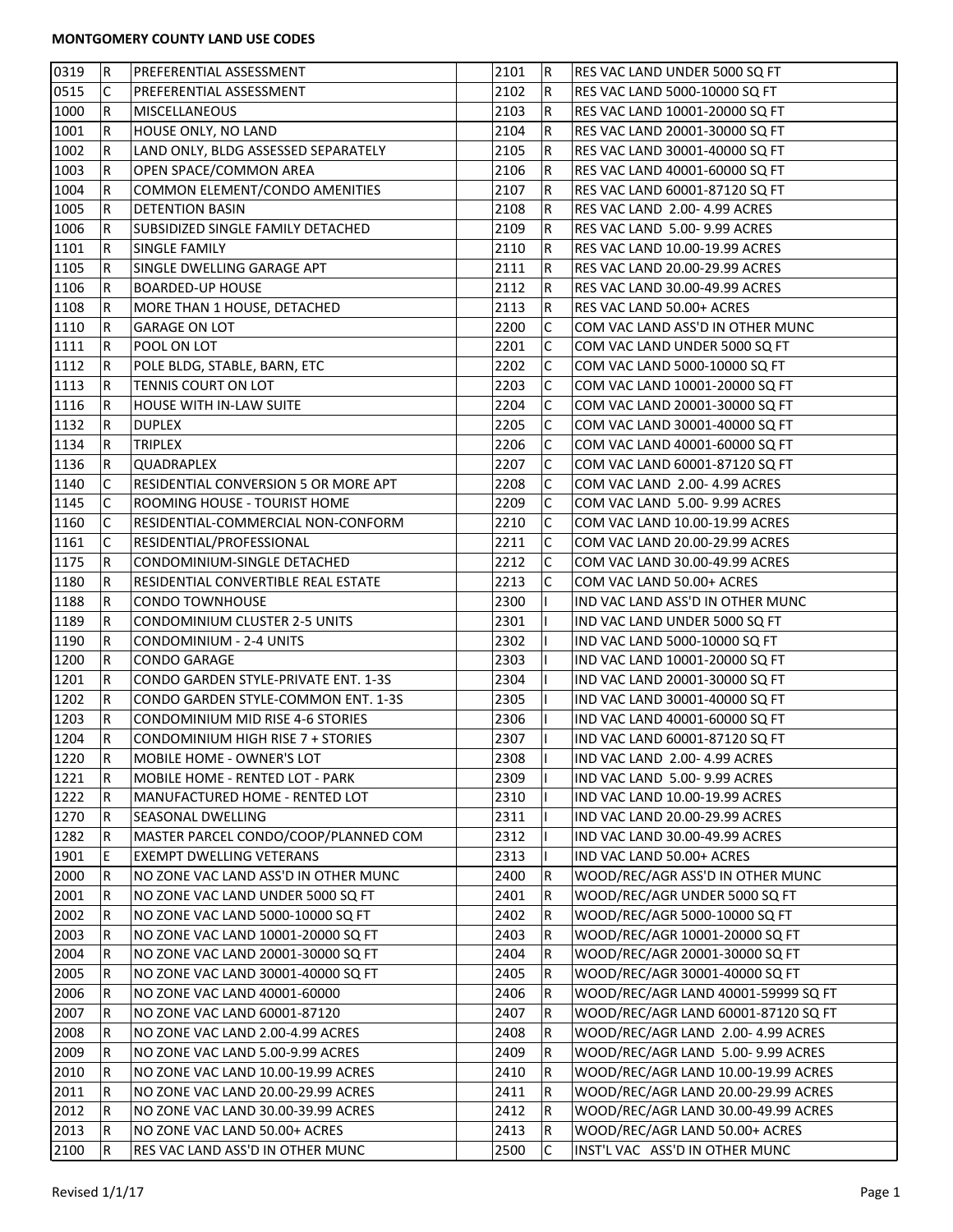| 2501 | C              | INST'L VAC LAND UNDER 5000 SQ FT                                           | 3347 |                | IND-OLD MILL TYPE ABOVE 100000 S.F.  |
|------|----------------|----------------------------------------------------------------------------|------|----------------|--------------------------------------|
| 2502 | С              | INST'L VAC LAND 5000-10000 SQ FT                                           | 3348 |                | INDUST CMPLX CONVERT TO MULTITENANT  |
| 2503 | C              | INST'L VAC LAND 10001-20000 SQ FT                                          | 3351 |                | IND- COLD STORAGE PLANT              |
| 2504 | C              | INST'L VAC LAND 20001-30000 SQ FT                                          | 3352 |                | <b>IND-MEAT PACKING PLANT</b>        |
| 2505 | C              | INST'L VAC LAND 30001-40000 SQ FT                                          | 3500 |                | <b>IND-INDUSTRIAL BLDG CONDO</b>     |
| 2506 | C              | INST'L VAC LAND 40001-60000 SQ FT                                          | 3501 |                | COMMON ELEMENT-INDUST, BLDG CONDO    |
| 2507 | C              | INST'L VAC LAND 60001-87120 SQ FT                                          | 3503 | T              | CONVERT REAL EST-INDUST BLDG CONDO   |
| 2508 | C              | INST'L VAC LAND 2.00-4.99 ACRES                                            | 4000 | C              | MISC./VARIED COMMERCIAL              |
| 2509 | C              | INST'L VAC LAND 5.00-9.99 ACRES                                            | 4001 | С              | BLDG ONLY/LAND ASSESSED SEPARATELY-C |
| 2510 | С              | INST'L VAC LAND 10.00-19.99 ACRES                                          | 4002 | C              | LAND ONLY/BLDG ASSESSED SEPARATELY-C |
| 2511 | C              | INST'L VAC LAND 20.00-29.99 ACRES                                          | 4100 | C              | RETAIL, OFFICE, APTS. - MULTI-USE    |
| 2512 | C              | INST'L VAC LAND 30.00-49.99 ACRES                                          | 4200 | A              | LOW-RISE 5-10 UNITS(1 BLDG) < 3-STRY |
| 2513 | C              | INST'L VAC LAND 50.00+ ACRES                                               | 4201 | $\overline{A}$ | LOW-RISE 11-30 UNITS(1 BLD) < 3 STRY |
| 2600 | C              | ADMIN OFC LND ASSD IN OTHER MUNC                                           | 4202 | $\overline{A}$ | LOW-RISE > 30 UNITS, < 3-STORY       |
| 2601 | C              | ADMIN'VE OFC LND UNDER 5000 SQ FT                                          | 4203 | A              | GARDEN (GROUP OF LOW RISE) < 50 UNIT |
| 2602 | C              | ADMIN'VE OFC LND 5000-10000 SQ FT                                          | 4204 | A              | GARDEN(GROUP OF LOW RISE) > 51 UNITS |
| 2603 | C              | ADMIN'VE OFC LND 10001-20000 SQ FT                                         | 4205 | $\overline{A}$ | GARDEN(GROUP OF LOW RISE) > 101 UNIT |
| 2604 | C              | ADMIN'VE OFC LND 20001-30000 SQ FT                                         | 4210 | A              | HIGH RISE > 4-STORY, < 50 UNITS W/EL |
| 2605 | С              | ADMIN'VE OFC LND 30001-40000 SQ FT                                         | 4211 | Α              | HIGH RISE > 4-STORY, > 50 UNITS W/EL |
| 2606 | С              | ADMIN'VE OFC LND 50001-59999 SQ FT                                         | 4212 | A              | HIGH RISE > 4-STORY, > 100 UNIT W/EL |
| 2607 | C              | ADMIN'VE OFC LAND 60001-87120 SQ FT                                        | 4213 | A              | TOWNHOUSES UP TO 25                  |
| 2608 | C              | ADMIN'VE OFC LAND 2.00-4.99 ACRES                                          | 4214 | A              | <b>TOWNHOUSES 26 OR MORE</b>         |
| 2609 | C              | ADMIN'VE OFC LAND 5.00-9.99 ACRES                                          | 4216 | A              | SUBSIDIZED HOUSING                   |
| 2610 | С              | ADMIN'VE OFC LAND 10.00-19.99 ACRES                                        | 4220 | С              | HOT/MOT UNDER 40 UNITS W/RESTAURANT  |
| 2611 | C              | ADMIN'VE OFC LAND 20.00-29.99 ACRES                                        | 4221 | C              | HOT/MOT 40-100 UNITS W/RESTAURANT    |
| 2612 | С              | ADMIN'VE OFC LAND 30.00-49.99 ACRES                                        | 4222 | $\mathsf{C}$   | HOT/MOT 101+ UNITS W/RESTAURANT      |
| 2613 | C              | ADMIN'VE OFC LAND 50.00+ ACRES                                             | 4223 | C              | HOT/MOT UNDER 40 UNITS W/O RESTAURAN |
| 2700 | C              | LANDFILL LAND ASSD IN OTHER MUNC                                           | 4224 | C              | HOT/MOT 40-100 UNITS W/O RESTAURANT  |
| 2701 | C              | LANDFILL VACANT LAND UNDER 5000 SQFT                                       | 4225 | С              | HOT/MOT 101+ UNITS W/OUT RESTAURANT  |
| 2702 | С              | LANDFILL VACANT LAND 5000-10000 SQFT                                       | 4226 | C              | HOT/MOT CABINS-SMALL MOTEL (MOM&POP) |
| 2703 | C              | LANDFILL VACANT LAND 10001-20000 SF                                        | 4227 | С              | HOT/MOT BED & BREAKFAST              |
| 2704 | C              | LANDFILL VACANT LAND 20001-30000 SF                                        | 4230 | C              | <b>DEPARTMENT STORE</b>              |
| 2705 | C              | LANDFILL VACANT LAND 30001-40000 SF                                        | 4231 | C              | 1-STORY STRIP STORE (NO MAJOR FOOD)  |
| 2706 | C              | LANDFILL VACANT LAND 40001-60000 SF                                        | 4232 | $\mathsf C$    | 2-STORY STRIP STORE W/OFF OR APT     |
| 2707 | C              | LANDFILL VACANT LAND 60001-87120 SF                                        | 4235 | $\mathsf{C}$   | <b>AIRPORT</b>                       |
| 2708 | $\overline{C}$ | LANDFILL VAC LAND 5.00-9.99 ACRES                                          | 4236 | $\mathsf{C}$   | <b>AUTOMOBILE GRAVEYARD</b>          |
| 2709 | C              | LANDFILL VAC LAND 5.00-9.99 ACRES                                          | 4237 | C              | AUTOMOBILE SHOWROOM                  |
| 2710 | C              | LANDFILL VAC LAND 10.00-19.99 ACRES                                        | 4238 | С              | AUTO SERVICE CENTER - PEP BOYS, ETC. |
| 2711 | с              |                                                                            | 4239 | С              | <b>BEVERAGE DISTRIBUTOR</b>          |
| 2712 | с              | LANDFILL VAC LAND 20.00-29.99 ACRES<br>LANDFILL VAC LAND 30.00-49.99 ACRES | 4240 | С              | BANK                                 |
| 2713 | C              | LANDFILL VAC LAND 50.00+ ACRES                                             | 4241 | С              | <b>BAR OR TAPROOM</b>                |
| 2800 | R              | REVERSE SUBDIVISION - NO LOT SIZE                                          | 4242 | С              | <b>BOWLING ALLEY</b>                 |
|      |                |                                                                            |      |                |                                      |
| 2900 | R              | ASSESSED WITH                                                              | 4244 | С              | <b>BAR/HOTEL</b><br><b>CAR WASH</b>  |
| 3000 |                | IND-ONE STORY MISC./VARIED                                                 | 4245 | С              |                                      |
| 3320 |                | IND-ONE STORY WHSE/MFG UP TO 15000 S                                       | 4246 | C              | COIN-OPERATED LAUNDROMAT             |
| 3321 |                | IND-MUL STORY WHSE/MFG UP TO 15000 S                                       | 4248 | C              | CONVENIENCE STORE (7-11, WAWA)       |
| 3324 |                | IND-MUL STORY WHSE/MFG 15-25000 S.F.                                       | 4249 | C              | <b>CONTRACTOR'S FACILITIES</b>       |
| 3325 |                | IND-ONE STORY WHSE/MFG 15-25000 S.F.                                       | 4250 | С              | <b>DAIRY STORE</b>                   |
| 3326 |                | IND-MUL STORY WHSE/MFG 25-50000 S.F.                                       | 4251 | С              | DAY CAMP                             |
| 3327 |                | IND-ONE STORY WHSE/MFG 25-50000 S.F.                                       | 4252 | С              | <b>DINER</b>                         |
| 3330 |                | IND-ONE STORY WHSE/MFG 50-100000 S.F                                       | 4253 | С              | DISCOUNT DEPARTMENT STORES           |
| 3331 |                | IND-MUL STORY WHSE/MFG 50-100000 S.F                                       | 4254 | C              | <b>FARMER'S MARKET</b>               |
| 3340 |                | IND-ONE STORY WHSE MFG 100000+ S.F.                                        | 4255 | С              | <b>FAST FOOD OPERATIONS</b>          |
| 3341 |                | IND-MUL STORY WHSE MFG 100000+ S.F.                                        | 4256 | С              | <b>FUNERAL HOME</b>                  |
| 3345 |                | IND- OLD MILL TYPE UP TO 50000 S.F.                                        | 4257 | $\mathsf C$    | DAY CARE CENTER                      |
| 3346 |                | IND-OLD MILL TYPE 50000-100000 S.F.                                        | 4259 | C              | <b>GAS STATION, MINI MARKET</b>      |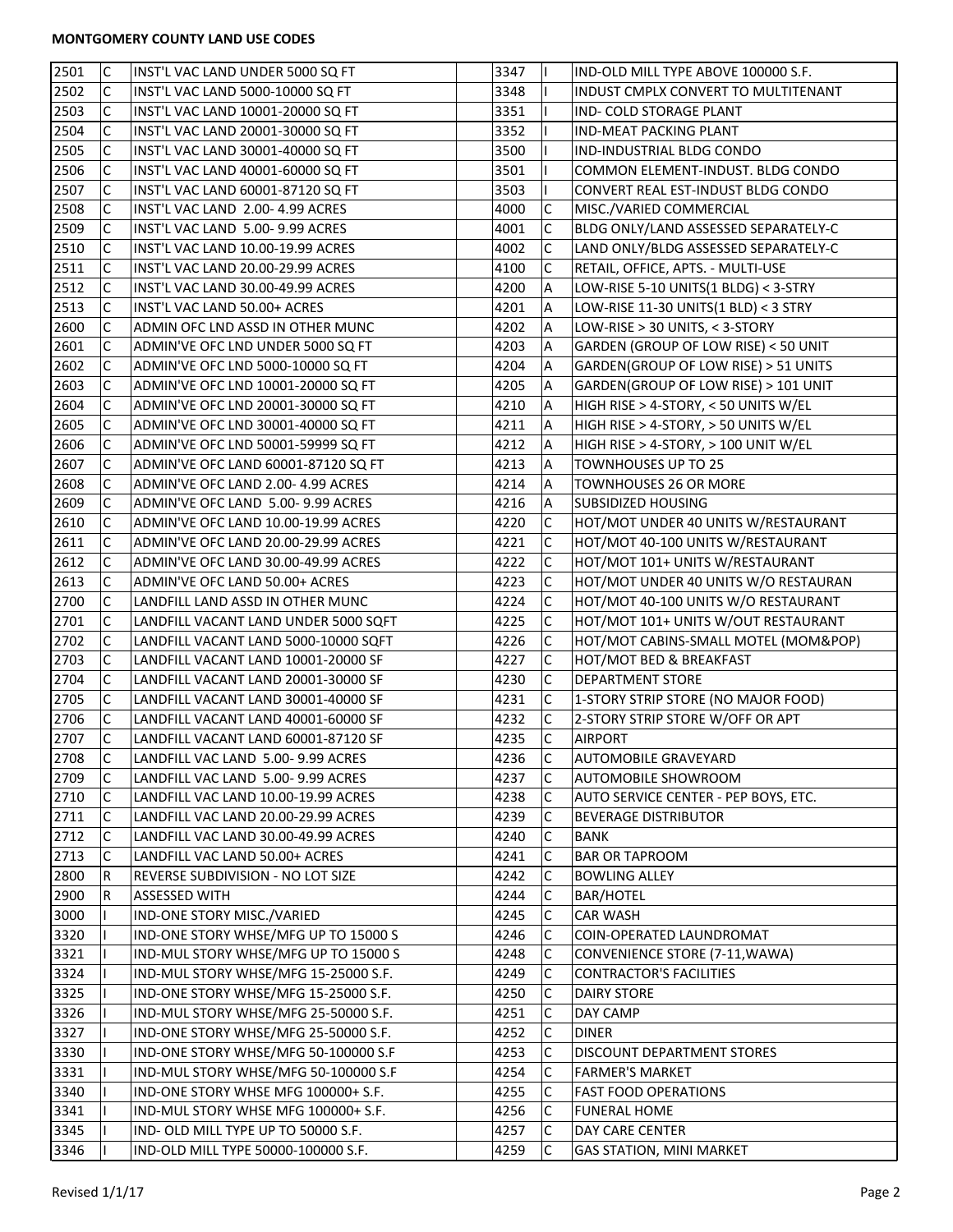## **MONTGOMERY COUNTY LAND USE CODES**

| 4260 | lc.          | <b>GAS STATION</b>                   | 4503 | $\mathsf{C}$ | OFFICE- CONVERT R.E., BLDG CONDO                          |
|------|--------------|--------------------------------------|------|--------------|-----------------------------------------------------------|
| 4261 | C            | <b>GOLF COURSES</b>                  | 4545 | С            | <b>MALL STORES</b>                                        |
| 4262 | C            | <b>GREENHOUSES, NURSERIES</b>        | 4546 | C            | SHOPPING CENTER - NBHD(MAJOR FOOD)                        |
| 4263 | C            | <b>HEALTH SPA</b>                    | 4547 | $\mathsf{C}$ | SHOPPING CENTER - COMMUNITY(FOOD +)                       |
| 4264 | C            | HOME CENTER (CHANEL, ETC.)           | 4548 | C            | SHOPPING CENTER - REGIONAL (2 DEPT T                      |
| 4265 | C            | LANDFILL                             | 4550 | C            | <b>EXHIBITION AND CONVENTION CENTER</b>                   |
| 4266 | C            | <b>LUMBER YARDS</b>                  | 4800 | C            | LERTA                                                     |
| 4267 | C            | MINI BANK                            | 4850 | С            | TIF DISTRICT-TAX INCREMENT FINANCE                        |
| 4271 | C            | MEDICAL-DENTAL CENTER                | 5000 | С            | <b>TAXABLE MISCELLANOUS</b>                               |
| 4272 | C            | MULTI-TENANT MINI STORAGE FACILITY   | 5101 | С            | <b>TAXABLE CHURCH</b>                                     |
| 4275 | C            | <b>PARKING LOTS</b>                  | 5102 | С            | TAXABLE CHURCH PARKING LOT                                |
| 4276 | C            | PARKS, REC. FAC., POOLS (PRIVATE)    | 5104 | C            | TAXABLE CONVENTS, RETREAT HOUSES                          |
| 4277 | C            | POST OFFICE                          | 5105 | R            | <b>TAXABLE PARSONAGES</b>                                 |
| 4278 | C            | PARKING GARAGE                       | 5106 | $\mathsf C$  | <b>TAXABLE OTHER RELIGIOUS ORGANIZATION</b>               |
| 4279 | C            | <b>QUARRY</b>                        | 5110 | C            | <b>TAXABLE OTHER CHARITABLE ORG</b>                       |
| 4280 | C            | <b>REPAIR SHOP OR GARAGES</b>        | 5120 | C            | TAXABLE CEMETERIES (RELIGIOUS)                            |
|      | C            |                                      |      |              |                                                           |
| 4281 |              | RESTAURANT W/LIQUOR LICENSE          | 5125 | С            | TAXABLE CEMETERIES (PRIVATE)<br><b>TAXABLE FIREHOUSES</b> |
| 4282 | С            | RESTAURANT WITHOUT LIQUOR LICENSE    | 5129 | C            |                                                           |
| 4283 | C            | <b>RETAIL AND SHOP</b>               | 5130 | $\mathsf C$  | TAXABLE HOSPITALS, MEDICAL FACILITY                       |
| 4284 | C            | RETAIL SHOWROOM (FURNITURE, ETC)     | 5131 | С            | <b>TAXABLE AMBULANCE FACILITY</b>                         |
| 4285 | C            | RETAIL STAND ALONE 8,000 SF + UNDER  | 5140 | С            | TAXABLE NURSING HOMES, SANITORIUMS                        |
| 4286 | C            | RETAIL STAND ALONE ABOVE 8,000 SF    | 5145 | C            | <b>TAXABLE RETIREMENT CENTERS &amp; HOMES</b>             |
| 4289 | C            | FUEL OIL DISTRIBUTION COMPANY        | 5150 | C            | TAXABLE SCHOOLS - PAROCHIAL, NURSERY                      |
| 4290 | C            | <b>SCRAP &amp; JUNK YARDS</b>        | 5152 | $\mathsf{C}$ | TAXABLE SCHOOLS-PAROCHIAL, PRIMARY                        |
| 4291 | C            | <b>SKATING RINKS</b>                 | 5154 | C            | TAXABLE SCHOOLS-PAROCHIAL, SECONDARY                      |
| 4292 | C            | <b>STORAGE TANKS</b>                 | 5156 | C            | TAXABLE SCHOOLS-PAROCHIAL, HIGH                           |
| 4293 | C            | SUPERMARKETS                         | 5158 | С            | TAXBL SCHOOLS-PAROCHIAL COLLEGE, UNIV                     |
| 4294 | C            | USED CAR DEALER                      | 5166 | C            | TAXABLE SCHOOLS-PRIVATE NURSERY                           |
| 4295 | C            | TENNIS AND/OR RACQUETBALL CLUBS      | 5168 | C            | TAXABLE SCHOOLS-PRIVATE PRIMARY                           |
| 4296 | C            | THEATER (INDOOR)                     | 5170 | С            | TAXABLE SCHOOLS-PRIVATE SECONDARY                         |
| 4297 | C            | THEATER (OUTDOOR)                    | 5172 | С            | TAXABLE SCHOOLS-PRIVATE HIGH SCH.                         |
| 4298 | C            | WIRELESS TELECOMMUNICATION FACILITY  | 5174 | C            | TAXBL SCHOOLS-PVT COLLEGE UNIVER.                         |
| 4299 | C            | <b>TRUCK TERMINAL</b>                | 5178 | $\mathsf C$  | TAXABLE SCHOOLS-SPECIAL PURPOSE                           |
| 4300 | C            | ANIMAL HOSPITAL/DOG KENNEL           | 5180 | $\mathsf C$  | <b>TAXBL CLUBS &amp; FRATL ORGANIZATIONS</b>              |
| 4304 | lc           | TRASH TRANSFER STATION               | 5319 | E            | PREFERENTIAL ASMT EXEMPT 319                              |
| 4305 | $\mathsf{C}$ | PRIVATE SEWER PLANT                  | 5515 | E            | PREFERENTIAL ASMT EXEMPT 515                              |
| 4310 | С            | MOBILE HOME PARK- 1 TO 50 PADS       | 5800 | Ε            | PARTIAL EXEMPT MISCELLANOUS                               |
| 4311 | С            | MOBILE HOME PARK- 51 TO 100 PADS     | 5801 | E            | PARTIAL EXEMPT CHURCH                                     |
| 4312 | C            | MOBILE HOME PARK 100+ PADS           | 5804 | E            | PART EXEMPT CONVENTS, RETREAT HOUSES                      |
| 4320 | C            | OFFICE- 1 STORY UNDER 15000 S.F.     | 5805 | Е            | PARTIAL EXEMPT PARSONAGES                                 |
| 4321 | C            | OFFICE- MUL STORY UNDER 15000 S.F.   | 5806 | E            | PARTL EXEMPT OTHER RELIGIOUS ORG                          |
| 4325 | C            | OFFICE- 1 STORY 15000-50000 S.F.     | 5810 | Е            | PARTIAL EXEMPT OTHER CHARITABLE ORG.                      |
| 4326 | C            | OFFICE- MUL STORY 15000-50000 S.F.   | 5820 | E            | PARTL EXEMPT CEMETERIES (RELIGIOUS)                       |
| 4330 | C            | OFFICE- 1 STORY 50000-100000 S.F.    | 5825 | E            | PARTIAL EXEMPT CEMETERIES (PRIVATE)                       |
| 4331 | C            | OFFICE- MUL STORY 50000-100000 S.F.  | 5829 | E            | PARTIAL EXEMPT FIREHOUSES                                 |
| 4335 | C            | OFFICE- 1 STORY 100000+ S.F.         | 5830 | E            | PARTL EXEMPT HOSPITALS, MED FACIL.                        |
| 4336 | С            | OFFICE- MUL STORY 100000+ S.F.       | 5831 | E            | PARTIAL EXEMPT AMBULANCE FACILITY                         |
| 4340 | С            | OFFICE- 1 STORY RESEARCH AND ENGINER | 5840 | E            | PARTL EXEMPT NURS HOMES, SANITORIUS                       |
| 4341 | C            | OFFICE- MUL STORY RESEARCH & ENGINEE | 5845 | E            | PARTL EXEMPT RETIREMENT CTRS & HOME                       |
| 4343 | C            | PHARMACEUTICAL FACILITY              | 5850 | Е            | PARTL EXEMPT SCHLS-PAROCHIAL, NURSERY                     |
| 4345 | C            | COMMERCIAL CONDO                     | 5852 | Е            | PARTL EXEMPT SCHLS-PAROCHIAL, PRIMARY                     |
| 4346 | C            |                                      | 5854 | E            |                                                           |
|      |              | COMMON ELEMENT - COMMERCIAL CONDO    |      |              | PARTL EXEMPT SCHLS-PAROCHIAL, SECONDY                     |
| 4347 | C            | CONVERTIBLE REAL ESTATE - COMM CONDO | 5856 | E            | PARTL EXEMPT SCHLS-PAROCHIAL, HIGH S.                     |
| 4500 | C            | OFFICE- CONDO                        | 5858 | E            | PARTL EXEMPT SCHLS-PAROCHIAL COLLEGE                      |
| 4501 | lC.          | OFFICE- CONDO COMMON ELEMENT         | 5866 | E            | PARTL EXEMPT SCHOOLS-PRIVATE NURSERY                      |
| 4502 | C            | OFFICE- FLEX BUILDINGS               | 5868 | E            | PARTL EXEMPT SCHOOLS-PRIVATE PRIMARY                      |